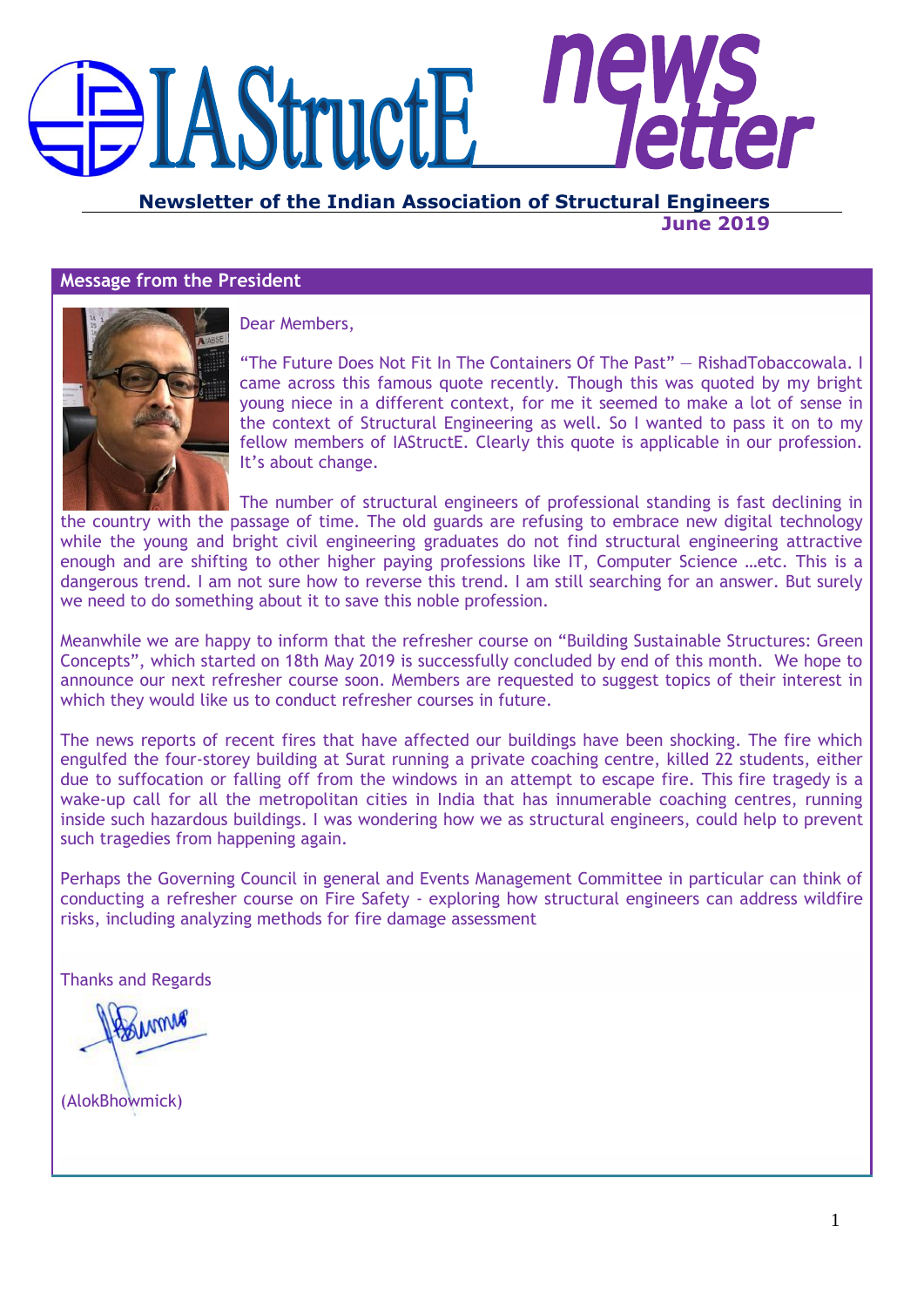| <b>Newsletter Editorial Team</b>                               |                                                                                                              |
|----------------------------------------------------------------|--------------------------------------------------------------------------------------------------------------|
| <b>Chief Editor</b>                                            | : Er. Anal Sheth, Member IAStructE & Assistant Professor, CEPT University                                    |
| Editorial team members:                                        | Er. Manoj Mittal, Immediate Past President, IAStructE & Chief Mentor,<br><b>Shelter Consulting Engineers</b> |
|                                                                | Er. Bhavin Shah, GC member IAStructE, & CEO, VMS Engg & Design Services<br>Consultants,                      |
|                                                                | Er. Rajiv Ahuja, GC member, IAStructE & Independent Consultant (Highway<br>& Bridges)                        |
|                                                                | Er. Maulesh Shah, Member lAstructE & Sr. Associate, VMS Engg & Design                                        |
|                                                                | <b>Services Consultants</b>                                                                                  |
| <b>Newsletter Contents</b>                                     |                                                                                                              |
|                                                                | Information about the new Governing Council                                                                  |
| ¥                                                              | Information about the Publication committee                                                                  |
| Committee meeting(s)<br>÷<br><b>Technical sessions</b><br>÷    |                                                                                                              |
| <b>Refresher Course</b><br>₩.,                                 |                                                                                                              |
| $\frac{1}{\sqrt{2}}$ IAStructE Journal: Call for articles      |                                                                                                              |
| $\downarrow$ Call for newsletter advertisement                 |                                                                                                              |
| Featured Article<br>$\frac{1}{\sqrt{2}}$ New IAStructE members |                                                                                                              |
| + About IAStructE                                              |                                                                                                              |
| $\frac{1}{\sqrt{2}}$ Membership Information                    |                                                                                                              |
|                                                                | $\ddagger$ Circular and format for feedback/comments for publications                                        |
|                                                                | Governing Council Members for the term 2019-21                                                               |
| <b>President</b>                                               | :- Mr. Alok Bhowmick, Managing Director, B&S Engg. Consultants Pvt. Ltd, Noida                               |
|                                                                | Immediate Past President: Mr. Manoj Mittal, Chief Mentor, Shelter Consulting Engineers, Noida                |
| <b>Founder President &amp;</b><br><b>Chairman Emeritus</b>     | :- Mr. Mahendra Raj, Managing Director, Mahendra Raj Consultants Pvt Ltd, New<br>Delhi                       |
| <b>Honorary Secretary</b>                                      | :- Dr. (Ms) Talakokula Visalakshi, Prof.& Head, Civil Engg. Dept., Bennett<br>University, Greater Noida      |
| <b>Honorary Treasurer</b>                                      | :- Mr. Sitaram Aggarwal, Individual Consultant, New Delhi                                                    |
|                                                                | Vice Presidents: North :- Mr. Vipul Ahuja, CEO & Director, Ahuja Consultants P Ltd, New Delhi                |
|                                                                | South :- Dr. Ramancharla Pradeep Kumar, Professor, Earthquake Engg Research<br>Centre, IIIT, Hyderabad       |
| West                                                           | :- Mr Umesh Rajeshirke, Managing Director - Spectrum Techno Consultants Pvt Ltd,<br>Navi Mumbai              |
| <b>East</b>                                                    | :- Dr. K. K. Ganguly (Co-opted), Director, Development Architects P Ltd, Kolkata                             |
| <b>Elected members</b>                                         | :- Mr. B. P. Ranga Rao, General Manager - CDR, NCCBM, Faridabad                                              |
|                                                                | :- Mr. Bhavinkumar Shah, CEO, VMS Engg & Design Services Consultants (P) Ltd,<br>Ahmedabad                   |
|                                                                | :- Mr. Deepak Bansal, Joint General Manager (Projects), HUDCO, New Delhi                                     |
|                                                                | :- Dr. Dulal Goldar, Principal (Retd.), Delhi College of Engineering, New Delhi                              |
|                                                                | :- Mr. Ganesh Juneja, Managing Director - Juneja Techno Consultants P Ltd, New<br>Delhi                      |
|                                                                | :- Dr. Harshavardhan Subbarao, Chairman & Managing Director, Construma Consultancy<br>Pvt Ltd, Mumbai        |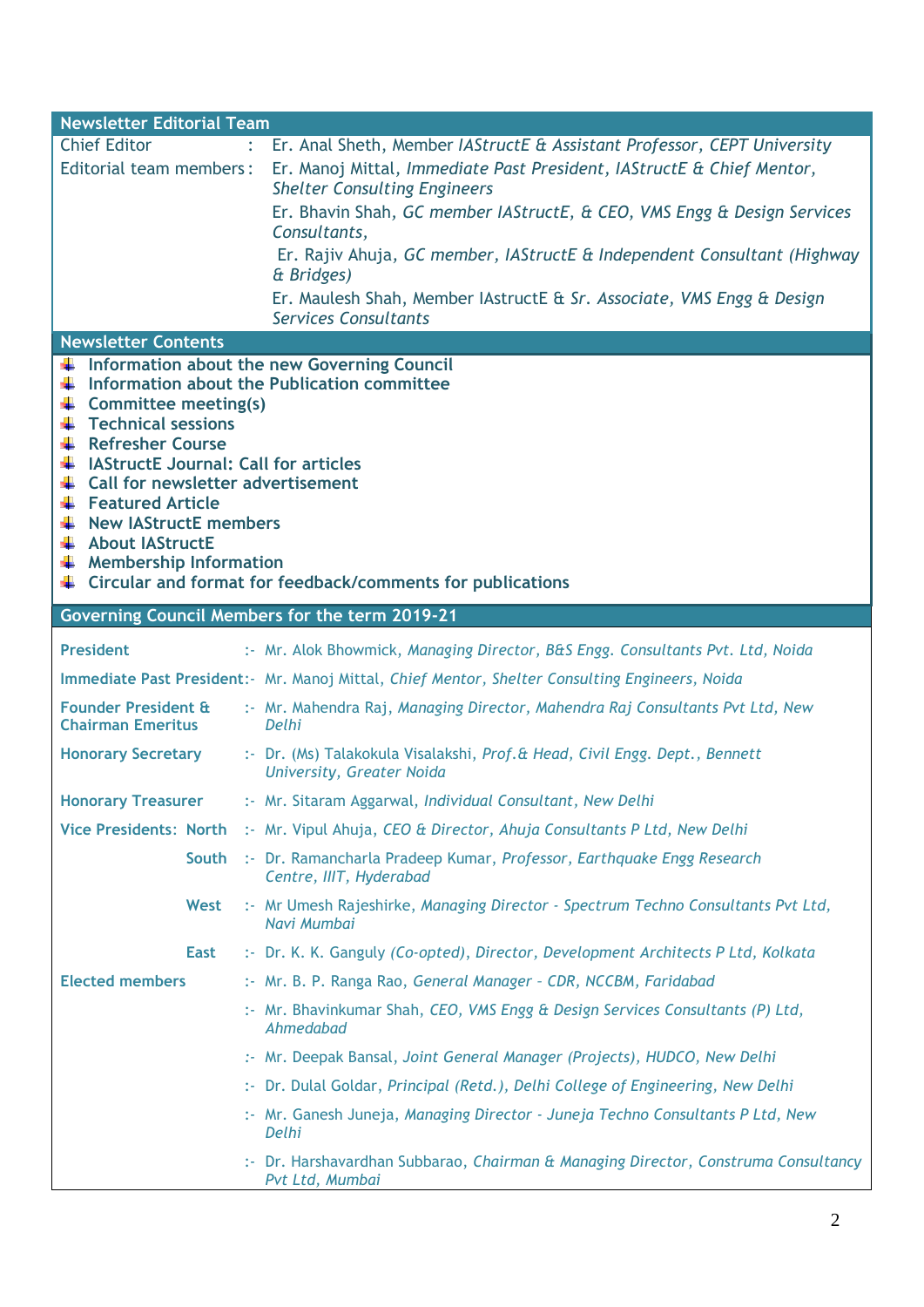|                                          | Elected members (cont.) :- Prof. Mahesh Tandon, Managing Director, Tandon Consultants P Ltd, New Delhi                                                                                                                                                                                          |
|------------------------------------------|-------------------------------------------------------------------------------------------------------------------------------------------------------------------------------------------------------------------------------------------------------------------------------------------------|
|                                          | :- Dr. Manamohan R Kalgal, Technical Advisor, UltraTech Cement Ltd, Bangalore                                                                                                                                                                                                                   |
|                                          | :- Mr. Rahul Patel, Director, Rahul Patel & Co. (P) Ltd, New Delhi                                                                                                                                                                                                                              |
|                                          | :- Mr. Rajiv Ahuja, Independent Consultant (Highway & Bridges), Gurgaon                                                                                                                                                                                                                         |
|                                          | :- Dr. Samarjit Chatterjee, Individual Consultant, New Delhi                                                                                                                                                                                                                                    |
|                                          | :- Ms. Sangeeta Wij, Managing Partner, SD Engineering Consultants LLP, New<br>Delhi                                                                                                                                                                                                             |
|                                          | :- Dr. (Ms) Shilpa Pal, Associate Professor, Civil Engg. Dept., Delhi Technological<br>University, Delhi                                                                                                                                                                                        |
|                                          | :- Mr. Subhash Chand Mehrotra, Advisor & Consultant, Mehro Consultants, New<br>Delhi                                                                                                                                                                                                            |
|                                          | :- Mr. Sushil Dhawan, Former Chief Engineer, CPWD, New Delhi                                                                                                                                                                                                                                    |
|                                          | :- Mr. Vineet Lochan Gupta, C.E.O., Save Techno Engineers, Gurgaon                                                                                                                                                                                                                              |
| <b>Co-opted members</b>                  | :- Mr. Srikumar Ghosh, Former Chief Advisor & Director(Emeritus), CES (I) P Ltd,<br>New Delhi                                                                                                                                                                                                   |
|                                          | :- Dr. Abhay Gupta, Director, Skeleton Consultants Pvt. Ltd., Noida                                                                                                                                                                                                                             |
|                                          | :- Mr. R Gogia, Principal Consultant, Engineering Project Consultants, New Delhi                                                                                                                                                                                                                |
| <b>Publication Committee (IAStructE)</b> |                                                                                                                                                                                                                                                                                                 |
|                                          |                                                                                                                                                                                                                                                                                                 |
|                                          |                                                                                                                                                                                                                                                                                                 |
| <b>NAME</b><br>Mr. Manoj Mittal          | <b>Designation</b><br>Chairman, Publication Committee and Immediate Past President, IAStructE & Chief<br><b>Mentor - Shelter Consulting Engineers</b>                                                                                                                                           |
| Mr. Alok Bhowmick                        | President, IAStructE& Managing Director - B&S Engineering Consultants Pvt Ltd                                                                                                                                                                                                                   |
| Dr. S. Chatterjee                        | Chief Editor - SED & Governing Council member, IAStructE                                                                                                                                                                                                                                        |
| Dr. Abhay Gupta                          | Governing Council member, IAStructE & Director, Skeleton Consultants Pvt. Ltd                                                                                                                                                                                                                   |
| Mr. A. K. Sharma                         | Fellow member IAStructE & Former, Spl. Director General, CPWD                                                                                                                                                                                                                                   |
| Dr. R. Pradeep Kumar                     | Fellow member IAStructE & Head, Earthquake Engineering Research Centre, IITT                                                                                                                                                                                                                    |
| Mr. Rajiv Ahuja                          | Hyderabad<br>Governing Council member, IAStructE & Independent Consultant (Highway & Bridges)                                                                                                                                                                                                   |
| Mr. Amandeep Garg                        | Member IAStructE & Director, Creative Design Consultants & Engineers Pvt. Ltd.                                                                                                                                                                                                                  |
| Ms. Anal Sheth                           | Member, IAStructE & Assistant Professor, CEPT University                                                                                                                                                                                                                                        |
| <b>Committee Meeting(s)</b>              |                                                                                                                                                                                                                                                                                                 |
|                                          | IAStructE Publication Committee meeting held on 04.06.2019                                                                                                                                                                                                                                      |
|                                          | The meeting of the Publication Committee was held on 04 June 2019, in which various decisions were<br>taken. It was decided to publish the various technical documents for practicing structural engineers<br>such as Commentary and Explanatory Handbooks on various codes. Some of them are : |

- 3. Commentary on Explanatory Handbook IS : 1893 (part 1)
- 4. Commentary on Explanatory Handbook IS: 13920
- 5. Handbook on IS 875 (part III)
- 6. Commentary on Explanatory Handbook on IRC 6
- 7. Documents on Learning from Structural Failures Case Studies

The members who are interested in contributing in the above or any other documents may please write to us at iastructe@gmail.com.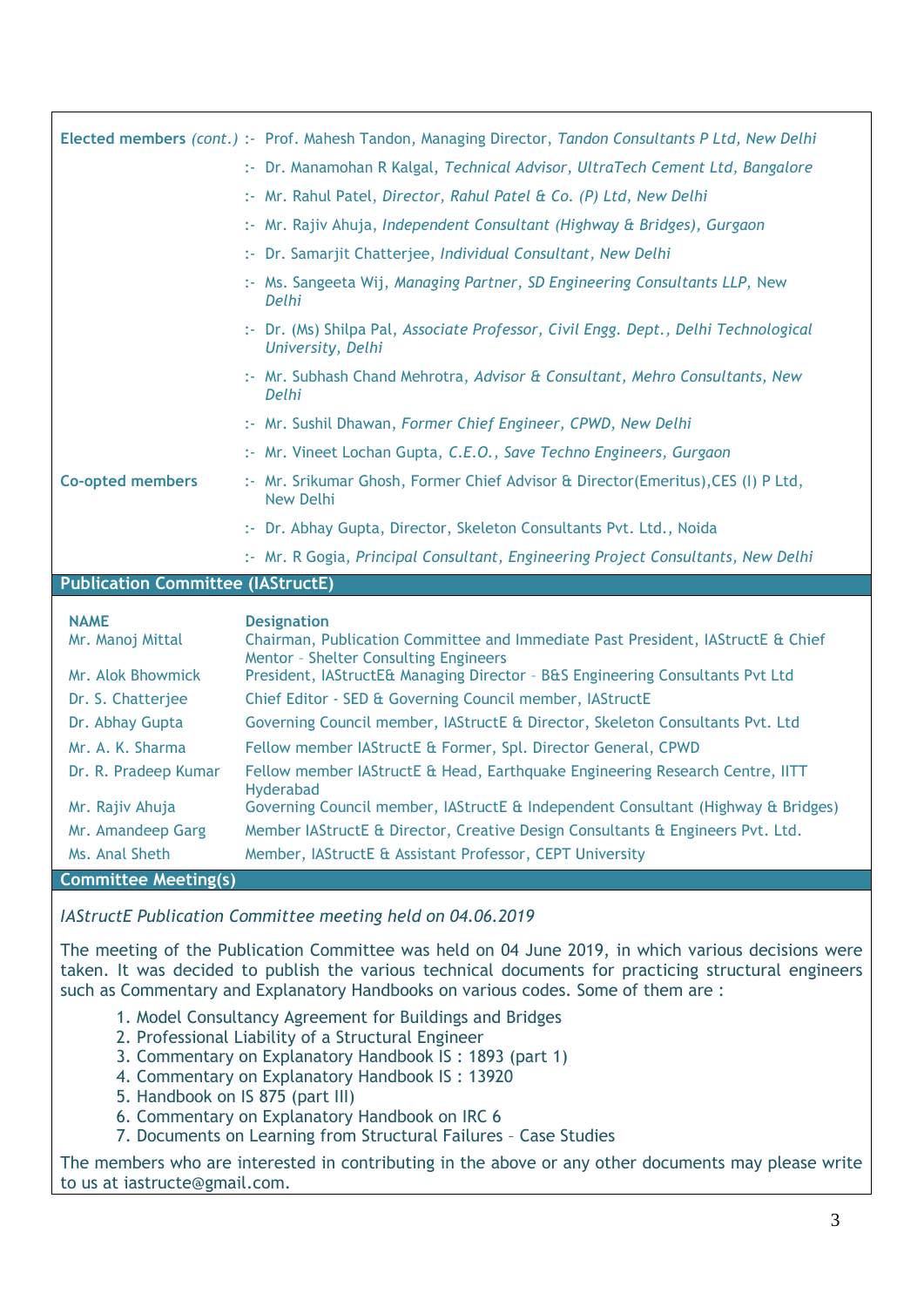### **Technical Lecture**

Technical Lecture by Mr. Aman Deep, Director, Creative Design Consultants & Engineers Pvt. Ltd on the topic "Retrofitting Design of Udaipur Station Building" was organized on 7th June 2019 at New Delhi.



**Refresher Course on "Building Sustainable Structures: Green Concepts"**

The Refresher Course on "Building Sustainable Structures: Green Concepts" was organized from 18th May 2019 to 29th June 2019 at Bennett University, Greater Noida. It was organized by IAStructE in collaboration with Bennett University and sponsored by AEON Integrated Building Design Consultants LLP. This was a 28 hrs course with a lectures held on Saturday morning from 09:30 AM to 01:45 PM. It was attended by 31 delegates, which included Academicians, Students, Engineers and Architect. Dr Talakokula Visalakshi and Mr Deepak Bansal, IAStructE GC members were the Course Coordinators. Lectures were delivered by the following eminent speakers:

- **Mr. Manoj Mittal, Consulting Civil & Structural Engineer & Immediate Past President IAStructE**
- Mr. Sanjay Pant, Director & Head Civil Engg., Bureau of Indian Standards
- Prof. Shashank Bishnoi, Associate Professor, Civil Engg. Department, IIT Delhi
- **Prof. Suresh Bhalla, Professor, Civil Engg. Department, IIT Delhi**
- Dr. T. Visalakshi, Professor & Head, Civil Engg. Dept. Bennett University
- Mr. Vipul Ahuja, CEO & Director, Ahuja Consultants P Ltd
- **Prof. B. Bhattacharjee, Professor, Civil Engg., IIT Delhi**
- **Mr. Amor Kool, Director, Kaleidoscope**
- Mr. B. P. Ranga Rao, General Manager CDR, NCCBM
- Dr. Vishal Garg, Professor & Head, Building Science, IIIT Hyderabad
- Mr. Ashish Jain, Partner and Mr Saurabh Goyel, Director, AEON Integrated Building Design **Consultants**
- Ms. Priyanka Kochar, Regional Manager, Green Business Certification Inc (GBCI India)
- Mr. Deepak Bansal, Jt. General Manager (Projects), HUDCO

The Panel Discussion  $\hat{\alpha}$  Question Answer session was organized on 29<sup>th</sup> June 2019 the last day of lecture, in which Mr Alok Bhowmick, President IAStructE, Mr Vivek Bhushan Sood, Chief GM (Civil), Indian Railway Stations Development Corporation Ltd, Dr Priyadarshini, Associate Professor, Bennett University, Mr Deepak Bansal, Jt. GM- HUDCO and Dr T. Visalakshi, Professor & HOD (Civil), Bennett University, were invited as Panellists.



*Panel Discussion in progress*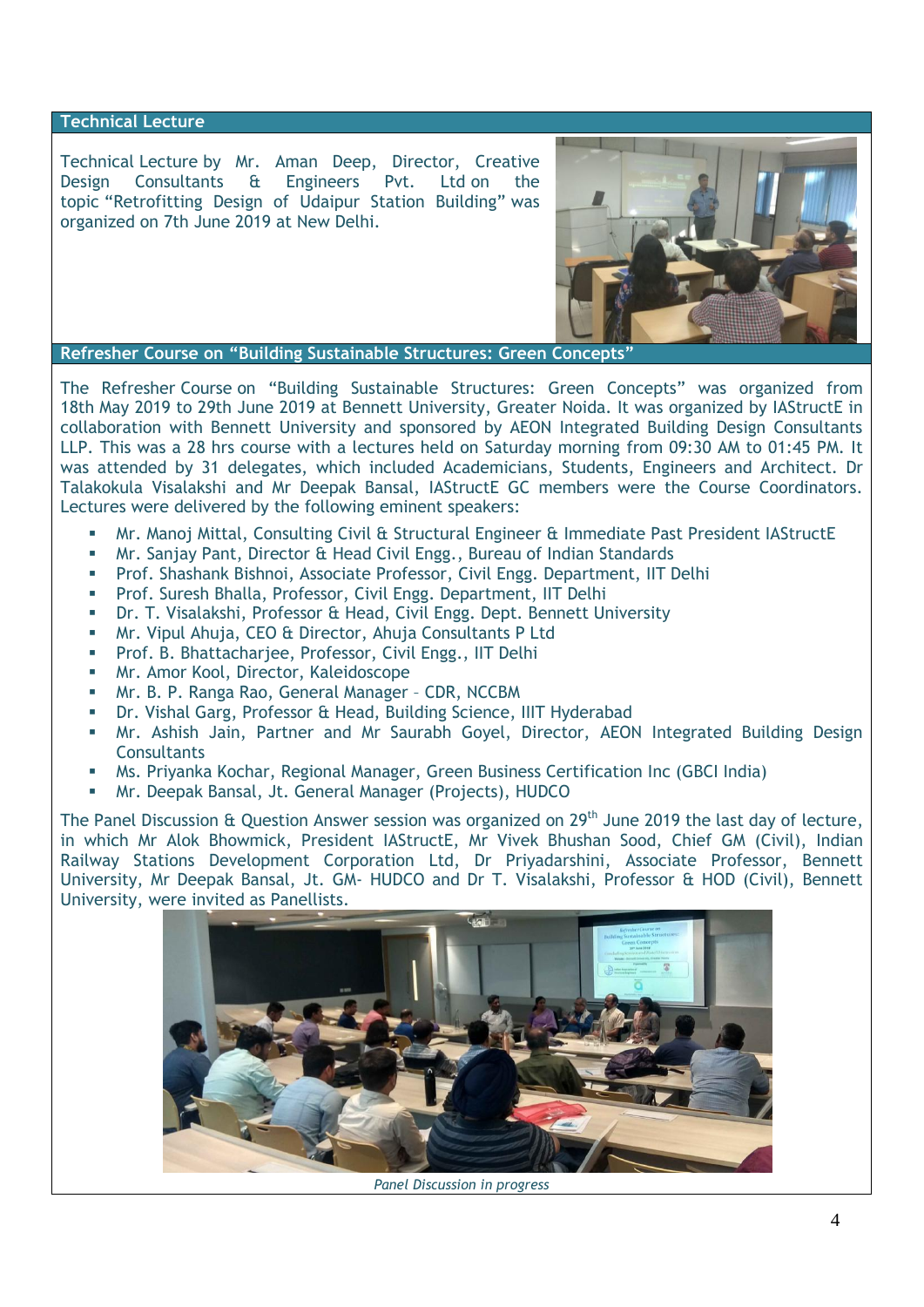| <b>Call for articles</b>                                                                                                                                                                                                                                                                                                                 | Call for advertisement in Newsletter                                                                                                                                                                                                                                                                                                                                                                                                                   |  |  |  |
|------------------------------------------------------------------------------------------------------------------------------------------------------------------------------------------------------------------------------------------------------------------------------------------------------------------------------------------|--------------------------------------------------------------------------------------------------------------------------------------------------------------------------------------------------------------------------------------------------------------------------------------------------------------------------------------------------------------------------------------------------------------------------------------------------------|--|--|--|
| The Chairman and other members of the SED<br>Editorial Board invite article contributions for<br>the quarterly journal of the Indian Association<br>of Structural Engineers, the<br>Structural<br><b>Engineering Digest.</b><br>Write to iastructe@gmail.com for<br>$\downarrow$ Journal subscription<br>$\leftarrow$ Article Submission | The association invites sponsored advertisement for<br>the<br>IAStructE newsletter.<br><b>The</b><br>rates for advertisement in the IAStructE monthly<br>Newsletter are as follows:<br>Half page Rs. 7,000/- per issue, 10% rebate for<br>quarterly, 20% rebate for half yearly and 30% rebate<br>for yearly booking.<br>Full page Rs. 10,000 per issue, 10% rebate for<br>quarterly, 20% rebate for half yearly and 30% rebate<br>for yearly booking. |  |  |  |
| ← Sponsored Advertisement<br>Deadline for submission in next issue:                                                                                                                                                                                                                                                                      |                                                                                                                                                                                                                                                                                                                                                                                                                                                        |  |  |  |
| 1st September 2019                                                                                                                                                                                                                                                                                                                       |                                                                                                                                                                                                                                                                                                                                                                                                                                                        |  |  |  |
| Submission template and ethics statement can<br>be availed by emailing <i>iastructe</i> @gmail.com.                                                                                                                                                                                                                                      | (Kindly note that the GST $\odot$ 18% shall be payable on<br>reverse charge)                                                                                                                                                                                                                                                                                                                                                                           |  |  |  |
| <b>Featured Article(s):</b>                                                                                                                                                                                                                                                                                                              |                                                                                                                                                                                                                                                                                                                                                                                                                                                        |  |  |  |
| Pedestrian Bridge Collapse at Florida International University, Miami, FL - Report of Investigation<br>of March 15, 2018                                                                                                                                                                                                                 |                                                                                                                                                                                                                                                                                                                                                                                                                                                        |  |  |  |
| In April 2018 newsletter of IAStructE, we had reported in detail about the collapse of this pedestrian<br>bridge at Miami, Florida. Just to recap, on March 15, 2018, at approximately 1:45 p.m., a pedestrian<br>t de la característica de la característica de la característica de la característica de la característica de l        |                                                                                                                                                                                                                                                                                                                                                                                                                                                        |  |  |  |

bridge under construction in Miami, Florida, collapsed. One employee and five motorists were fatally injured, and another employee permanently disabled, when the bridge fell as the motorists waited for the traffic light underneath the bridge and as the employees were performing work activities on top of the bridge structure. The bridge at the present stage of construction consisted of a single concrete truss spanning approximately 174 feet (53m) and weighing approximately 930 tons. It was placed over the piers just five days prior to the collapse. An adjoining span of concrete truss was to be constructed next over the canal to make a continuous bridge of 289 feet (88m). The concrete bridge was cast at a nearby off-site location using what is known as Accelerated Bridge Construction (ABC) and then transported to its final location. ABC provides minimal traffic disruption. The bridge was financed through federal grants, and constructed at the campus of Florida International University (FIU) in Miami. The FIU project was a class A Local Agency Program (LAP) project. The bridge would connect the FIU campus with the City of Sweetwater where many FIU students reside.



The Occupational Safety and Health Administration (OSHA) conducted an investigation into this collapse and prepared a report, which is now available in public domain. The 115-page report by the Occupational Safety and Health Administration, obtained Tuesday by the Miami Herald, finds plenty of blame to spread around for the collapse of the bridge last year while under construction. The report can be downloaded from the link :

[https://www.osha.gov/doc/engineering/pdf/2019\\_r\\_03.pdf](https://www.osha.gov/doc/engineering/pdf/2019_r_03.pdf)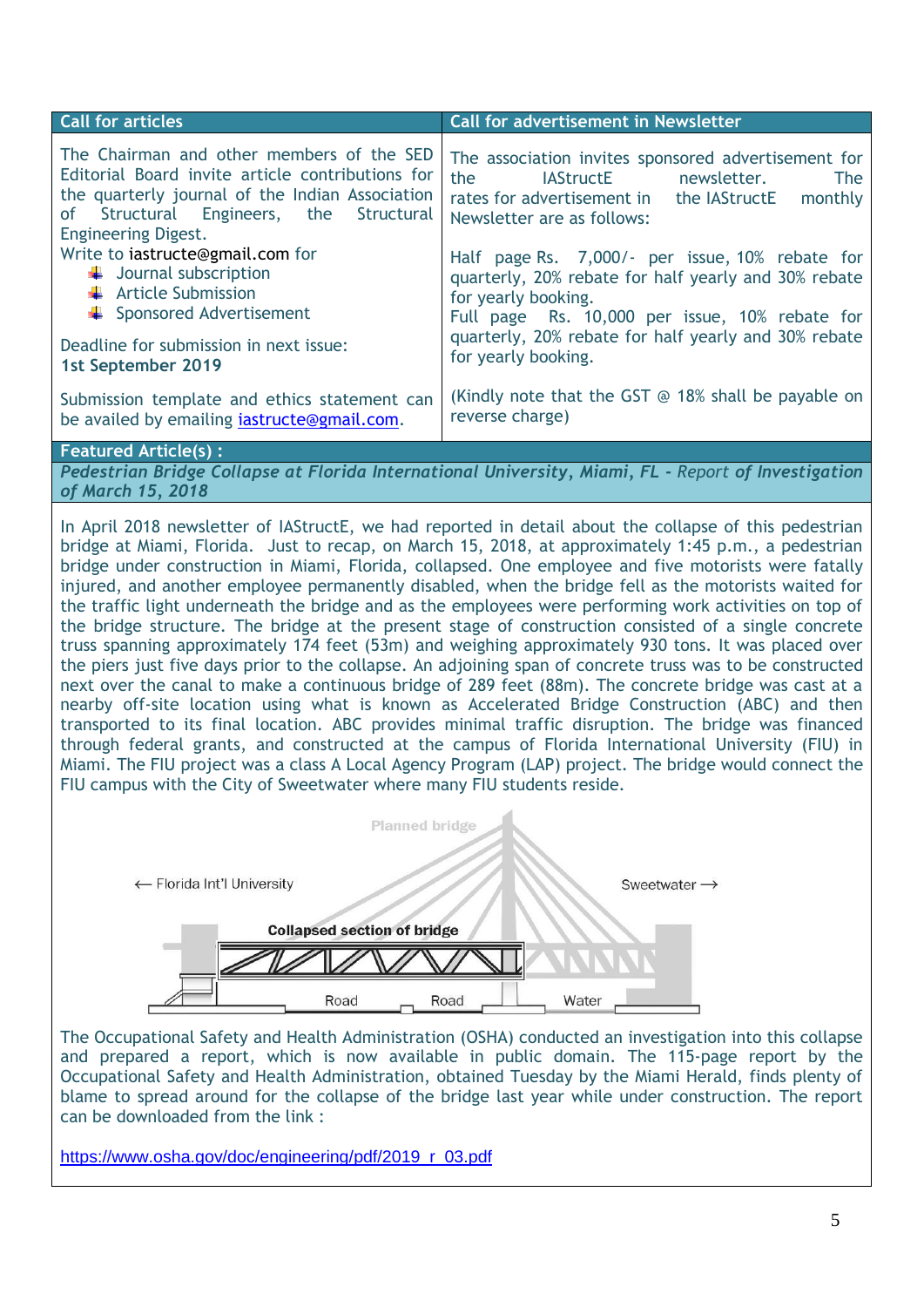The summary of conclusions drawn as a result of the investigation is as follows :

- 1. FIGG Bridge Engineers (FIGG), the Engineer of Record (EOR), failed to recognize that the bridge was in danger of collapsing when it inspected it hours before the collapse. The concrete truss had developed numerous wide and deep structural cracks jeopardizing the integrity of the bridge. The EOR should have immediately instructed that the bridge be shored at appropriate locations and SW 8th Street be closed. At the time of collapse, the post-tensioning bars were being re-tensioned at the specific instructions of the EOR.
- 2. The bridge had structural design deficiencies that contributed to the collapse during construction stage III. The cracks on the bridge occurred due to deficient structural design.
- 3. The morning of the incident, EOR held a meeting with project participants after evaluating the cracks over the course of the previous two days. At that meeting, the EOR acknowledged that his computations could not replicate the cracks and therefore, he did not know why the cracks were occurring. The Construction Engineer and Inspector (CEI) of the project advised the EOR at this meeting that the cracks were lengthening daily. Despite these admissions and the knowledge that the cracks were growing in size, EOR stated more than once that the cracks did not present any safety concerns.
- 4. The magnitude of the cracks warranted that SW 8th Street be immediately closed, and the concrete truss be shored and supported at multiple intermediate locations to reduce the loads in the north diagonal and the node until final evaluations were done and remedial measures implemented.
- 5. Networking Engineering Services, Inc. dba Bolton Perez and Associates, Inc. (BPA) was retained by FIU to be the CEI of the project. BPA failed to classify the cracks, which were structural in nature, in accordance with the Florida Department of Transportation (FDOT) requirements. BPA, as a CEI, was expected to exercise its own independent professional judgement in accordance with their contract with FIU and FDOT requirements. With intimate knowledge of extensive cracking on the bridge, BPA failed to recognize that the bridge was in danger of collapsing, and did not recommend to FIU, MCM or others to close the street and shore the bridge, regardless of the opinion held by the EOR.
- 6. Munilla Construction Management, Inc. (MCM), the design-build contractor, was aware that the cracks were "getting larger" as reported by MCM superintendent and quality control personnel on March 12 and 14, 2018. On March 13, 2018, EOR stated in an email to MCM, among the list of facts, that "since Saturday (March 10, 2018), MCM has been monitoring the cracks and they have not grown in size." MCM should have immediately informed EOR on March 14, 2018, that this assumption was not valid. Despite this oversight on the part of MCM, EOR was provided with photographs and measurements of the cracks in the days leading up to the collapse and was specifically informed by BPA during the morning meeting on March 15, 2018, that the cracks were lengthening.
- 7. MCM, the design-build contractor, deferred to the decision of EOR and failed to exercise its own independent professional judgement, as a constructor of the bridge, to close the traffic on SW 8th Street until the cause of the cracks were conclusively determined by EOR and peer reviewed. MCM had extensive construction experience in concrete structures and had intimate knowledge of the magnitude of cracks, which were growing in size daily. MCM's deference to EOR in light of the conclusion No. 6 above, and failure to exercise their own independent judgment with regard to implementing necessary safety measures were unreasonable.
- 8. The evaluations of the cracks by EOR, and his recommendation to re-tension the posttensioning bars of diagonal 11, were not included in the original design and therefore should have been subject to peer review.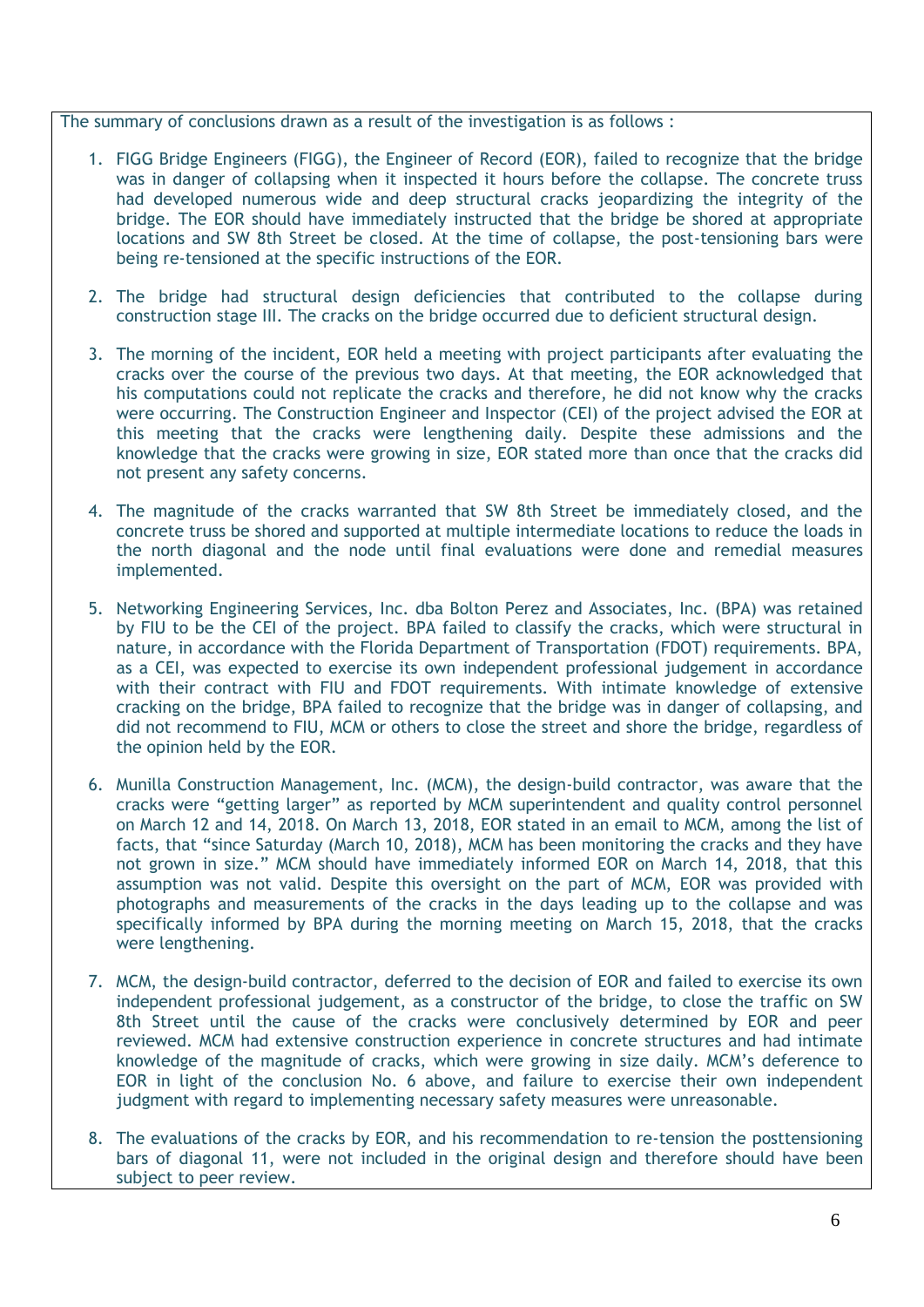- 9. The consultant retained by EOR to conduct independent peer review of the EOR's design, as per FDOT requirements, did not check the structural integrity of the bridge under different construction stages, a violation of the FDOT requirements. The independent check was performed only under the final design stage when all segments of the bridge were constructed and completed.
- 10. EOR failed to provide construction documents to Louis Berger at 30%, 60% and 90% of completion of construction documents, in accordance with the FDOT requirements.
- 11. EOR should have known that the consultant who conducted the peer review did not check the structural design of the truss design at stage III, as required by FDOT, meriting extra safety precautions by EOR.
- 12. EOR should have known that the truss was a non-redundant structure and if one diagonal member failed, the entire bridge could collapse. Given the nature and extent of the cracking and the non-redundancy of the bridge design, necessary safety precautions should have included closing the roadway below the bridge and immediately providing shoring to the bridge at suitable locations until a complete evaluation was done.



*The article has been compiled by Er. Alok Bhowmick. He is the President of the IAStructE and Managing Director of B&S Engg. Consultants Pvt. Ltd. He is a hardcore structural engineering professional and a team member of various committees on Indian standards for civil and structural engineering.*

**A** *Biomimicry illustration* 

# *The Eastgatecentre, Zimbabwe: A green concept adopted from nature*

The recent course successfully concluded by the IAStructE on "Building sustainable structures: Green Concepts" brings to mind this interesting biomimetic inspiration of the termite mound adapted in the Eastgate centre in Harrare, Zimbabwe to benefit as a passive and low energy heating and cooling system. Architects and structural engineers have a great deal to learn from nature. The interdisciplinary study of biology and technology is often coined under the term "Biomimicry" or "Biomimetics"; as defined by the biomimicry institute, it is an "approach to innovation that seeks sustainable solutions to human challenges by emulating nature's time-tested patterns and strategies. The goal is to create products, processes, and policies—new ways of living—that are well-adapted to life on earth over the long haul."

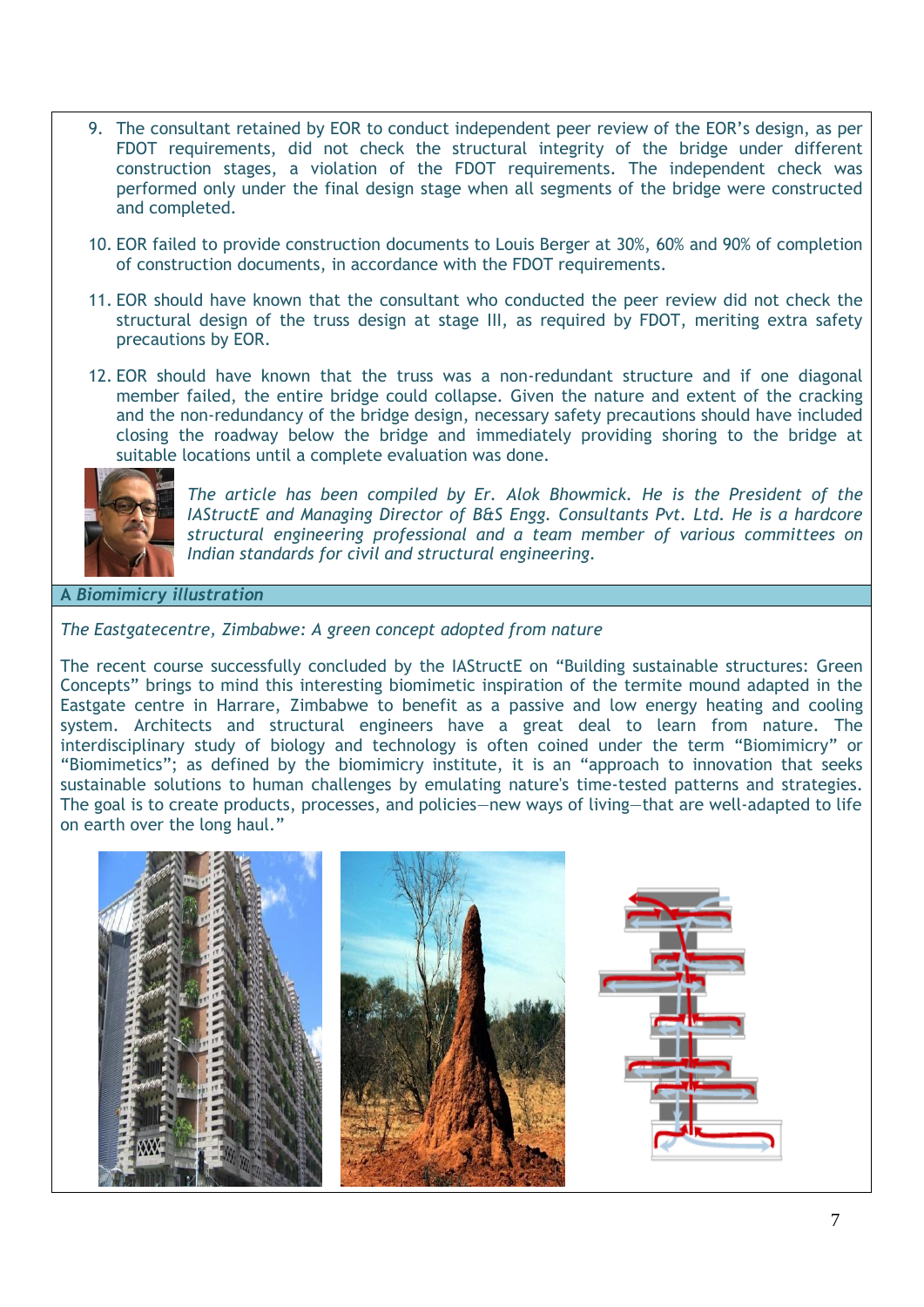Mound-building macro-termites construct vertical mounds out of soil, saliva, and dung, with some mounds in Africa measuring up to several meters high. The mounds generally resemble chimneys, with some mounds having large vents while others lack large openings but have porous walls. Inside these mounds, worker termites can dig a complex array of tunnels of various sizes. The termites themselves live in nests below ground in colonies that can contain up to a million individuals. The termite mounds function much like mammalian lungs and act as accessory organs for gas exchange in the underground nests. The soil has a large thermal capacity, meaning it can absorb or lose large amounts of heat energy before experiencing any changes in temperature. In a way, the soil around the termite nest acts as a "buffer" against daily changes in outside temperature.

The mound structure facilitates gas exchange in the underground colony. The main mechanism is through internal air currents driven by solar heat. As outside temperatures change throughout the day and the sun strikes different surfaces on the mound, temperature gradients develop between the mound periphery and center. These temperature gradients create currents of rising and falling air inside the mound. The direction of these currents varies as temperature gradients change throughout the day. Wind energy from unsteady airflows outside the mound also plays a secondary role in ventilation. The internal airflows promote mixing between air in the mound and air in the nest, ultimately facilitating gas exchange in the nest. This growing understanding of macrotermite mound structure and function is inspiring new biomimetic technologies in energy-saving climate control systems.

The [Eastgate Centre](http://en.wikipedia.org/wiki/Eastgate_Centre,_Harare) in Harare, Zimbabwe, is an example of this green architecture and ecologically sensitive adaptation. The country's largest office and shopping complex is a marvel in its use of [biomimicry principles.](http://biomimicryinstitute.org/) The mid-rise building, designed by architect [Mick Pearce](http://www.architectsforpeace.org/mickprofile.html) in collaboration with [Arup](http://www.arup.com/) engineers, has no conventional air-conditioning or heating, yet stays regulated year round with dramatically less energy consumption using design methods inspired by indigenous Zimbabwean masonry and the self-cooling mounds of African termites!

The [Eastgate Centre,](http://en.wikipedia.org/wiki/Eastgate_Centre,_Harare) largely made of concrete, has a ventilation system which operates in a similar way. Outside air that is drawn in is either warmed or cooled by the building mass depending on which is hotter, the building concrete or the air. It is then vented into the building's floors and offices before exiting via chimneys at the top. The complex also consists of two buildings side by side that are separated by an open space that is covered by glass and open to the local breezes. Air is continuously drawn from this open space by fans on the first floor. It is then pushed up vertical supply sections of ducts that are located in the central spine of each of the two buildings. The fresh air replaces stale air that rises and exits through exhaust ports in the ceilings of each floor. Ultimately it enters the exhaust section of the vertical ducts before it is flushed out of the building through chimneys.

The [Eastgate Centre](http://en.wikipedia.org/wiki/Eastgate_Centre,_Harare) uses less than 10% of the energy of a conventional building its size. These efficiencies translate directly to a saving of \$3.5 million by avoiding an air-conditioning system and 20 % lower operational costs of the building users.

*Sources of content and pictures: [https://inhabitat.com](https://inhabitat.com/) [https://biomimicry.org](https://biomimicry.org/) [https://asknature.org](https://asknature.org/)*



*The article has been compiled by Anal Sheth. She is a structural engineering graduate of University of Illinois, Urbana Champaign, USA with a professional experience of 5 years in the USA and a decade of academic and research experience at CEPT University, Ahmedabad. Her interests include sustainable materials, structures and transportation systems. Additionally, she is also interested in the documentation and redevelopment of heritage structures.*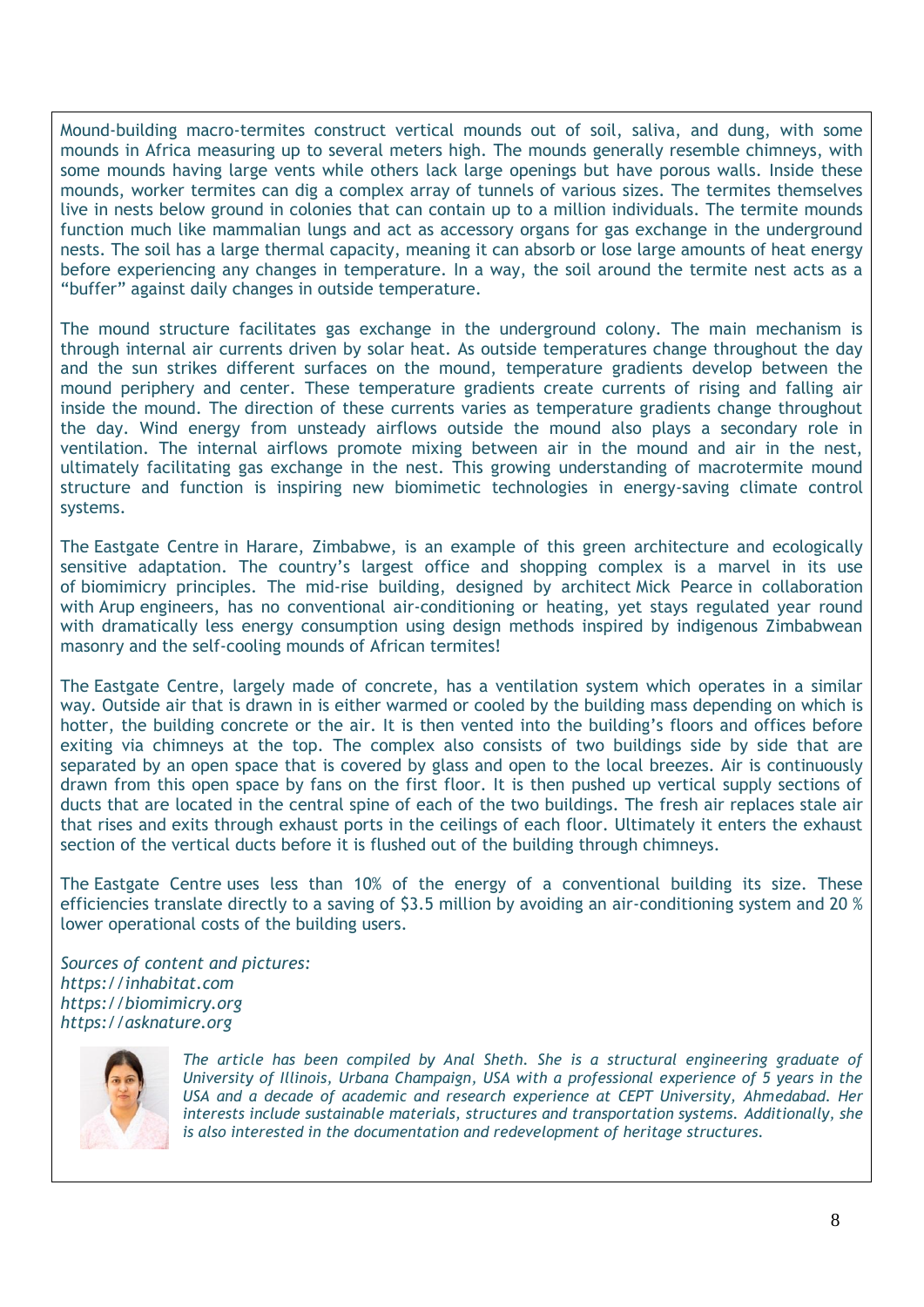### **New IAStructE members**

### FELLOW" Grade Members

| <b>M/S No</b>                    | <b>Name</b>                      | <b>Designation, Organization</b>                                                                                                                                     | City                        |  |  |  |
|----------------------------------|----------------------------------|----------------------------------------------------------------------------------------------------------------------------------------------------------------------|-----------------------------|--|--|--|
| $F-452$                          | Mr. Praveen Vasishth             | Structural Engineer, Sudha<br><b>Technical Consultants Pvt Ltd</b>                                                                                                   | <b>New Delhi</b>            |  |  |  |
| $F-453$                          | Mr. Shishir Bansal               | Chief Project Manager, DTTDC                                                                                                                                         | <b>New Delhi</b>            |  |  |  |
| $F-454$                          | Mr. Uttam Sen                    | Deputy Director, Lea Associates<br>South Asia Pvt. Ltd                                                                                                               | <b>New Delhi</b>            |  |  |  |
| $F-455$                          | Mr. Runal Kanti<br>Bhattacharyya | Chief General Manager, Lea<br>Associates South Asia Pvt. Ltd                                                                                                         | <b>New Delhi</b>            |  |  |  |
| $F-456$                          | Mr. Sanjay Mandal                | Chief General Manager, Lea<br>Associates South Asia Pvt. Ltd                                                                                                         | <b>New Delhi</b>            |  |  |  |
| $F-457$                          | Mr. MangalTalukdar               | Deputy General Manager, Lea<br>Associates South Asia Pvt. Ltd                                                                                                        | <b>New Delhi</b>            |  |  |  |
| "MEMBER" Grade Members           |                                  |                                                                                                                                                                      |                             |  |  |  |
| <b>M/S No</b>                    | <b>Name</b>                      | <b>Designation, Organization</b>                                                                                                                                     | City                        |  |  |  |
| $M-273$                          | Mr. Gauray Maroo                 | Structural Engineer, McDermott<br><b>International</b><br>Sr. Structural Engineer, McDermott<br>International<br>Sr. Structural Engineer, McDermott<br>International | Gurgaon                     |  |  |  |
| M-274                            | Mr. Amitra Sudan Nandi           |                                                                                                                                                                      | Gurgaon                     |  |  |  |
| $M-275$                          | Mr. Naresh Kumar Dagur           |                                                                                                                                                                      | Gurgaon                     |  |  |  |
| M-276                            | Mr. Das, Debjyoti                | Sr. Structural Engineer, McDermott<br><b>International</b>                                                                                                           | Gurgaon                     |  |  |  |
| M-277                            | Ms. Monali Bose                  | Sr. Engineer (Structures), Lea<br>Associates South Asia Pvt. Ltd                                                                                                     | <b>New Delhi</b>            |  |  |  |
| "ASSOCIATE MEMBER" Grade Members |                                  |                                                                                                                                                                      |                             |  |  |  |
| <b>M/S No</b>                    | <b>Name</b>                      | <b>Designation, Organization</b>                                                                                                                                     | City                        |  |  |  |
| <b>AM-283</b>                    | Mr. Mohit                        | Structural Engineer, McDermott<br><b>International</b>                                                                                                               | Gurgaon                     |  |  |  |
| <b>AM-284</b>                    | Mr. Yaseen Ahmad                 | Managing Director, Building<br><b>Creators &amp; Consulting</b>                                                                                                      | U.S. Nagar<br>(Uttarakhand) |  |  |  |
| <b>AM-285</b>                    | Mr. BhupeshSingla                | Deputy Engineer(Highways), Lea<br>Associates South Asia Pvt. Ltd                                                                                                     | <b>New Delhi</b>            |  |  |  |
| <b>AM-286</b>                    | Mr. Mayank Kumar Singh           | Sr. Engineer (Highways), Lea<br>Associates South Asia Pvt. Ltd                                                                                                       | <b>New Delhi</b>            |  |  |  |
| About IAStructF                  |                                  |                                                                                                                                                                      |                             |  |  |  |

The Indian Association of Structural Engineers (IAStructE) is the national apex body of structural engineers in India established with the objective to cater to the overall professional needs of structural engineers. The association has become the source of expertise and information concerning all issues that involve structural engineering and public safety within the built environment. It has no commercial aim or objective. IAStructE is purely a professional learned society with the prime objective of supporting and protecting the profession of structural engineering by upholding professional standards and acting as a mouthpiece for structural engineers. IAStructE endeavors to ensure that its members develop the necessary skill in structural engineering and work to the highest standards by maintaining a commitment to professional ethics and standards within structural engineering. IAStructE strives for continued technical excellence; advancing safety and innovation across the built environment. It also strives to make available to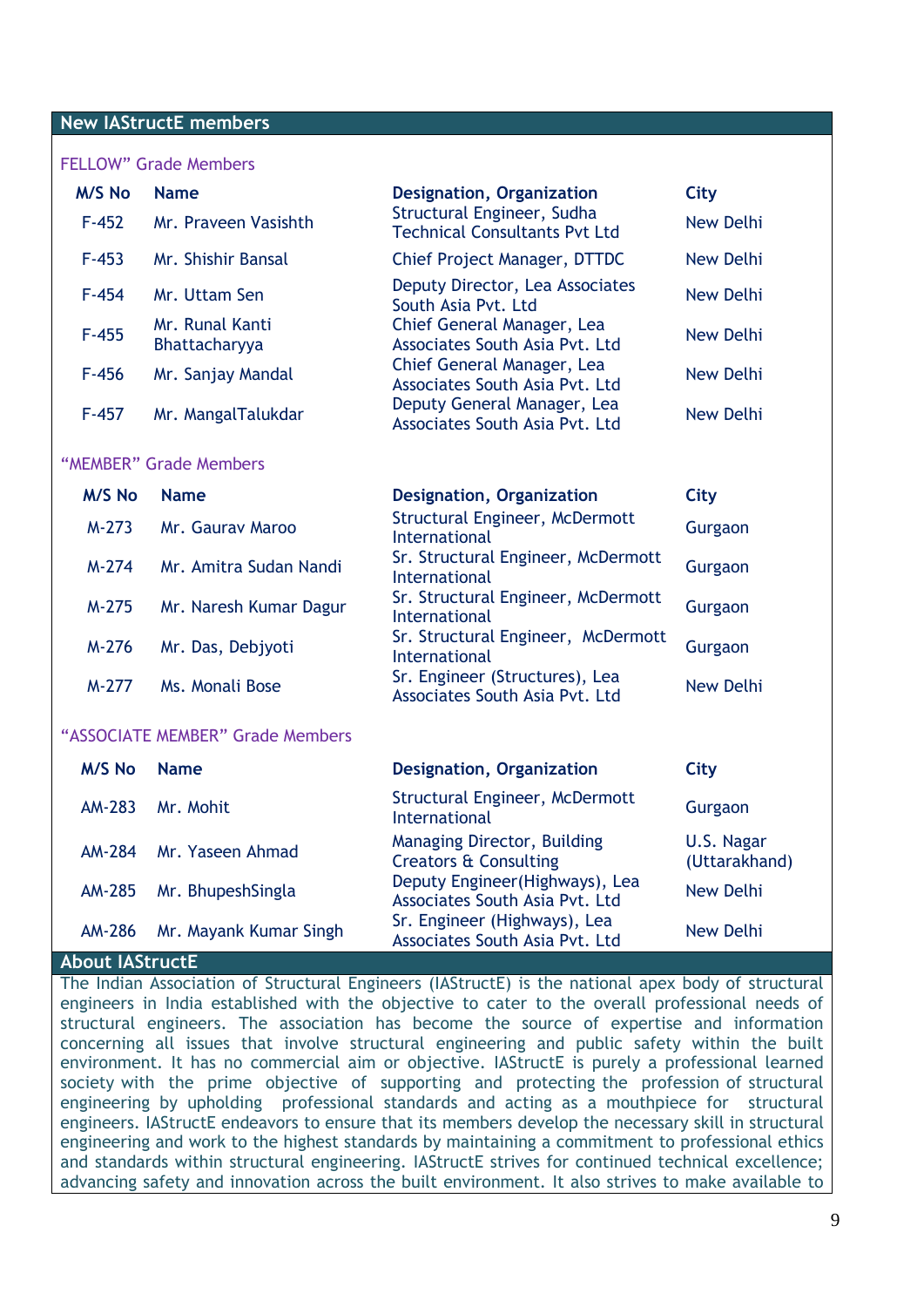the Government, Public Sector and Private Sector - a credible source of well qualified and experienced Structural Engineers. A nationwide database of Structural Engineers has been compiled and is being constantly updated. IAStructE undertakes a broad range of technical activities which are aimed at information sharing and capacity building. The association provides opportunity for all the members to develop various skills in structural engineering and helps members to be at the forefront of structural engineering practice. Towards achievement of its aims and objectives, IAStructE is engaged in organizing the following: CPD Courses for Professionals at all levels Refresher Courses for Fresh Graduate Engineers, Student's orientation program, Seminars/Workshops, Technical Lectures by Experts, Technical Discussions on Contentious Issues. IAStructE is currently operating from four regional centers. These regional centers located in the Eastern, Western, Northern and Southern parts of the country effectively cater to the professional needs of members residing/practicing all over the country.

### **How to become a member?**

Membership form and details are available a[thttp://www.iastructe.co.in/membership-form.html](http://www.iastructe.co.in/membership-form.html) For membership information and other details contact the Indian Association of Structural Engineers Secretariat.

### **Membership Benefits**

Membership of IAStructE is a sought after professional accreditation. Your membership of IAStructE can help you enhance your intellectual, academic, technical and professional status. It provides inter connectivity to the fellow professionals and the fraternity. Some of the benefits of membership is provided below:

- Complimentary magazine subscription: All members (except Student Members) receive a complimentary subscription to the Institution's flagship publication 'Structural Engineering Digest' (SED). Published quarterly, each issue allows members to remain connected to the association through the provision of technical papers, Industry and Institution News, Featured articles, Professional Guidance on everyday matters affecting the practicing structural engineers. [Released]
- $\overline{\text{+}}$  Access to all Technical Lectures, organized every month, at no charge
- $\triangleq$  Access to Technical Discussions held regularly
- $\uparrow$  Access to the association's library (Including e-library)
- $\ddot{\bullet}$  Discounts in attending Seminars and Workshops organized by the association
- Full on-line access to the current volume and entire e-archive of journal "Structural Engineering Digest (SED)", Refresher Course Materials, Technical Lectures E-Newsletters and other Technical Resources of the Association.
- $\downarrow$  Opportunity to network with professional structural engineers of eminence and to meet potential employers in the association.
- $\downarrow$  Opportunities for professional development

### **IAStructE Secretariat**

Indian Association of Structural Engineers

K-69A, Basement, Kalkaji, New Delhi 110019

Tel: (011) 45794829 ; Email:iastructe@gmail.com; Website[:www.iastructe.co.in](http://www.iastructe.co.in/)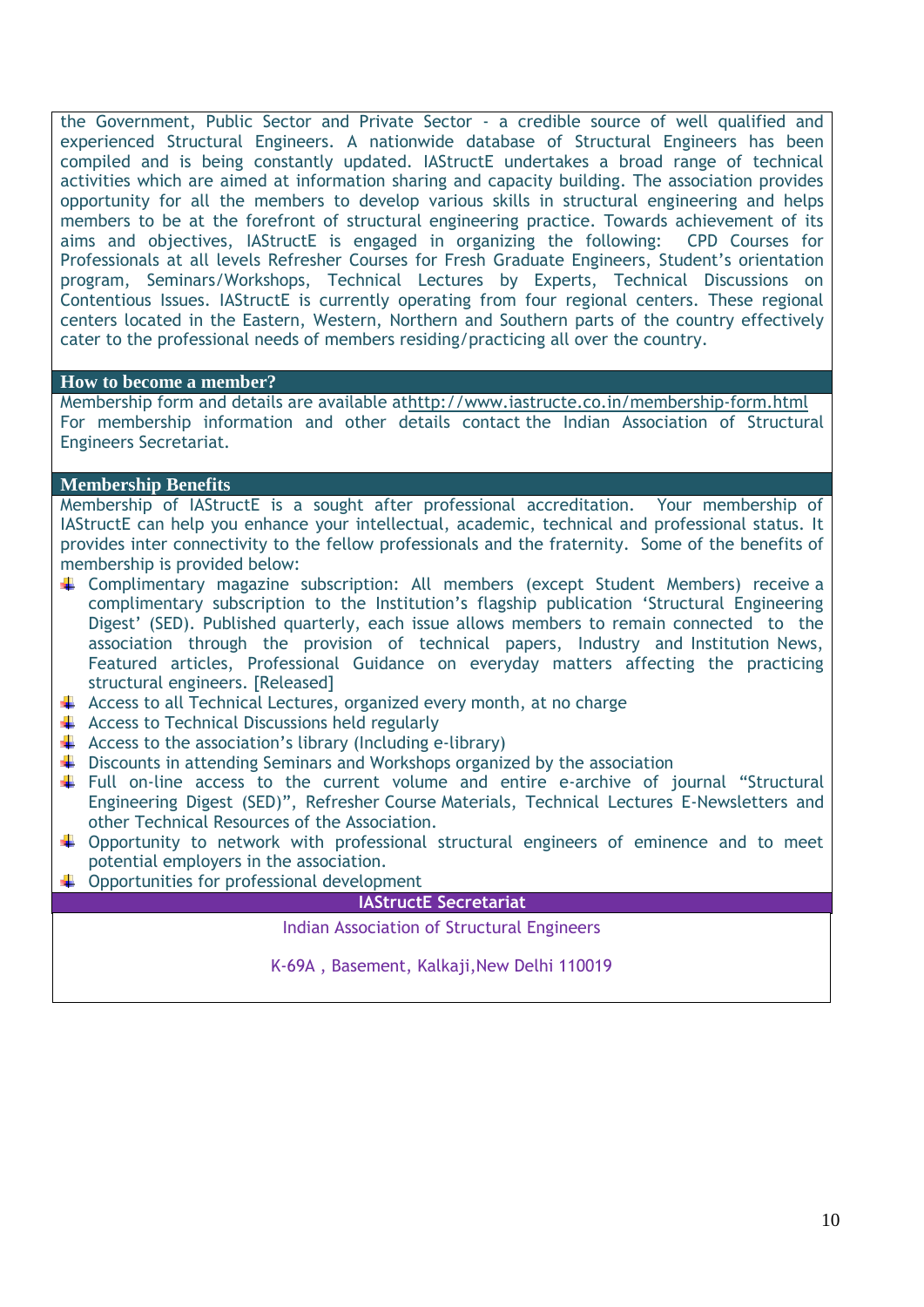**A recent important letter issued by IAStructE** *Preparation of Commentary/Handbook on some important BIS & IRC standards*



Date: 26<sup>th</sup> June 2019

Dear Civil/Structural Engineering Friends,

The Indian Association of Structural Engineers (IAStructE) have decided to undertake the task of preparing Explanatory Handbook and Commentary of some of the important codes published by the Indian Roads Congress (IRC) & Bureau of Indian Standards (BIS).The objective of this exercise is to make them easy to understand and hence ensure better compliance of the code. The documents prepared will provide commentary to various clauses of the code, highlight the provisions that are likely to cause confusion among the practitioners, and may be potentially difficult to implement leading to poor codal compliance. There will also be recommendations for modifications in the codal provisions for consideration of IRC/BIS committees.

To begin with, we have taken up the task of preparation of Commentary & Explanatory handbook on the following standards. Name of the Convener to coordinate this exercise is also given against each standard.

| S. No.     | Title of the Code / Standard                                                                                                                | Name of the Convener                                                                                                                                                                                                   |  |
|------------|---------------------------------------------------------------------------------------------------------------------------------------------|------------------------------------------------------------------------------------------------------------------------------------------------------------------------------------------------------------------------|--|
| $\vert$ 1. | IRC:6-2017 "Standard Specification and<br>Codes of Practice for Road Bridges<br>Section II, Loads & Load Combinations<br>(Seventh Revision) | Mr. Alok Bhowmick, President IAStructE & MD - B&S<br>Engg. Consultants (bsec.ab@gmail.com) &<br>Rajiv Ahuja, GC Members IAStructE<br>Mr.<br>ε÷<br>Independent Consultant (Highway & Bridges)<br>(rahuja2155@gmail.com) |  |
| 2.         | IS:875 (part3) "Wind Loads for Buildings<br>& Structures" *                                                                                 | Dr Abhay Gupta, GC member IAStructE & Director,<br><b>Skeleton Consultants</b><br>(drabhaygupta62@gmail.com)                                                                                                           |  |
| 3.         | IS:13920 :2016 "Ductile<br>Design and<br>Detailing of RCC structures subjected to<br>Seismic forces"                                        | Mr. Bhavin Shah, GC member IAStructE & CEO, VMS<br>Engineering & Design Services<br>Consultants (bhavin.design@gmail.com)                                                                                              |  |

**\***In association with ISWE

We intend to involve experts in the field as well as a wide audience of professionals and academics in this exercise. Intent is not only to seek inputs, but also to create awareness about these documents amongst the structural engineers. This to further inform you that similar work on IS: 1893 part 1:2016 is in advanced stage.

I take this opportunity to request the civil/structural engineers who are conversant with these standards to please examine these standards and forward views/suggestions for the preparation of these documents. You may also share any difficulties which you are experiencing in your profession, in implementing these codes. We will also welcome suggestions / feedback from structural engineers regarding any other national codes and standards for which they want the association to provide commentary.

Last Date for receiving comments is 31/07/2019. Comments if any may please be made in the attached format and mailed to Mr. Vikas Verma through e-mail at [iastructe@gmail.com.](mailto:iastructe@gmail.com) You may also contact the identified resource persons mentioned above.

With best regards,

Manoj Mittal Chairman, Publication Committee & Immediate Past President-IAStructE